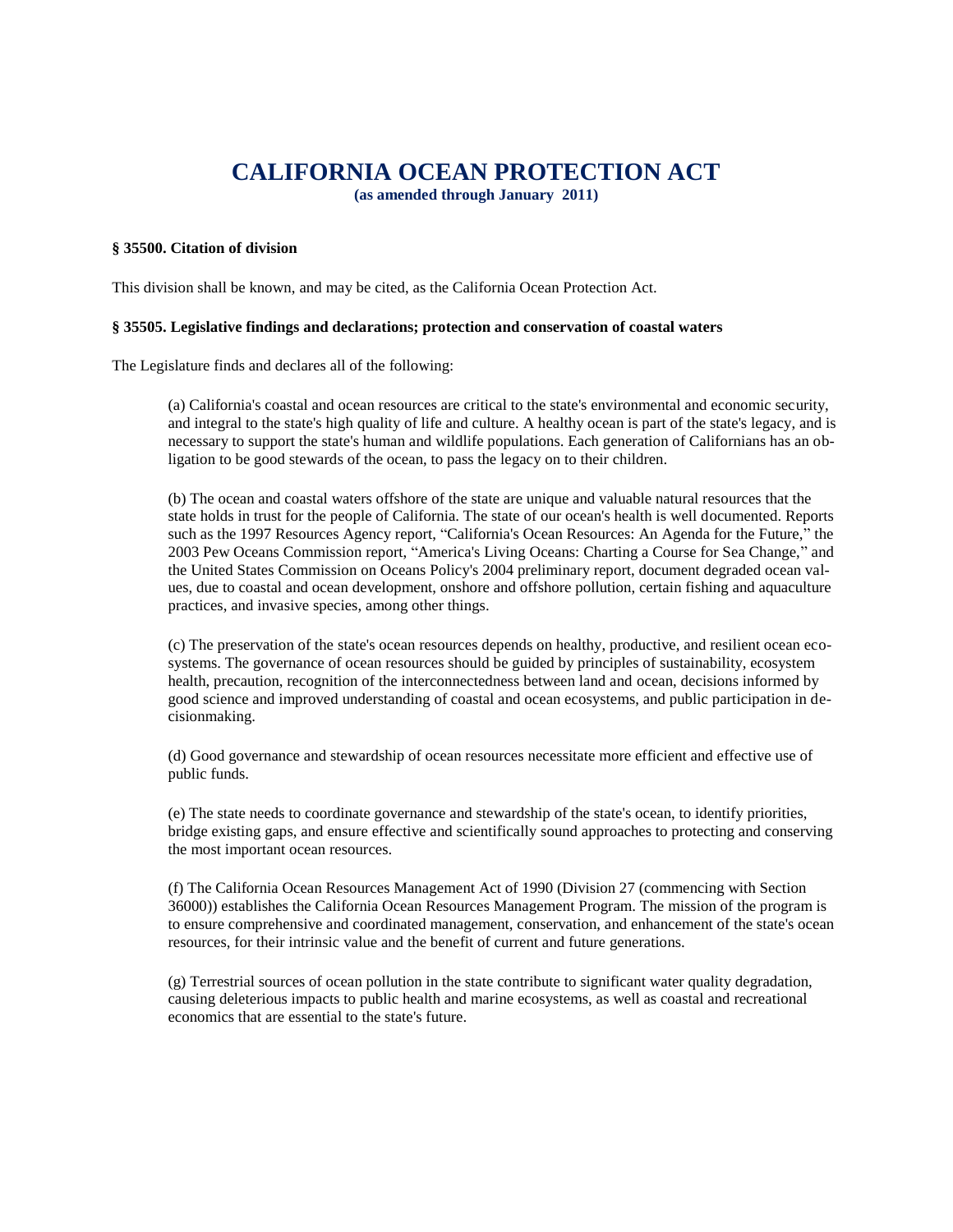#### **§ 35510. Legislative findings and declarations; ocean ecosystems**

The Legislature finds and declares all of the following:

(a) The coastal waters offshore of the state and the ocean ecosystems associated with those waters are natural resources that the state holds in trust for the people of the state.

(b) It is the state's policy that all public agencies shall consider the following principles in administering the laws established for the protection and conservation of coastal waters:

(1) State decisions affecting coastal waters and the ocean environment should be designed and implemented to conserve the health and diversity of ocean life and ecosystems, allow and encourage those activities and uses that are sustainable, and recognize the importance of aesthetic, educational, and recreational uses.

(2) The ocean ecosystem is inextricably linked to activities on land and all public agencies should consider the impact of activities on land that may adversely affect the health of the coastal and ocean environment.

(3) It is the state's policy to incorporate ecosystem perspectives into the management of coastal and ocean resources, using sound science, with a priority of protecting, conserving, and restoring coastal and ocean ecosystems, rather than managing on a single species or single resource basis.

(4) A goal of all state actions shall be to improve monitoring and data gathering, and advance scientific understanding, to continually improve efforts to protect, conserve, restore, and manage coastal waters and ocean ecosystems.

(5) State and local actions that affect ocean waters or coastal or ocean resources should be conducted in a manner consistent with protection, conservation, and maintenance of healthy coastal and ocean ecosystems and restoration of degraded ocean ecosystems.

(6) Improving the quality of coastal waters and the health of fish in coastal waters should be a priority for the state.

#### **§ 35515. Legislative findings and declarations; purpose to integrate state laws and institutions; objectives**

The Legislature finds and declares that the purpose of this division is to integrate and coordinate the state's laws and institutions responsible for protecting and conserving ocean resources, including coastal waters and ocean ecosystems, to accomplish all of the following objectives:

(a) Provide a set of guiding principles for all state agencies to follow, consistent with existing law, in protecting the state's coastal and ocean resources.

(b) Encourage cooperative management with federal agencies, to protect and conserve representative coastal and ocean habitats and the ecological processes that support those habitats.

(c) Improve coordination and management of state efforts to protect and conserve the ocean by establishing a cabinet level oversight body responsible for identifying more efficient methods of protecting the ocean at less cost to taxpayers.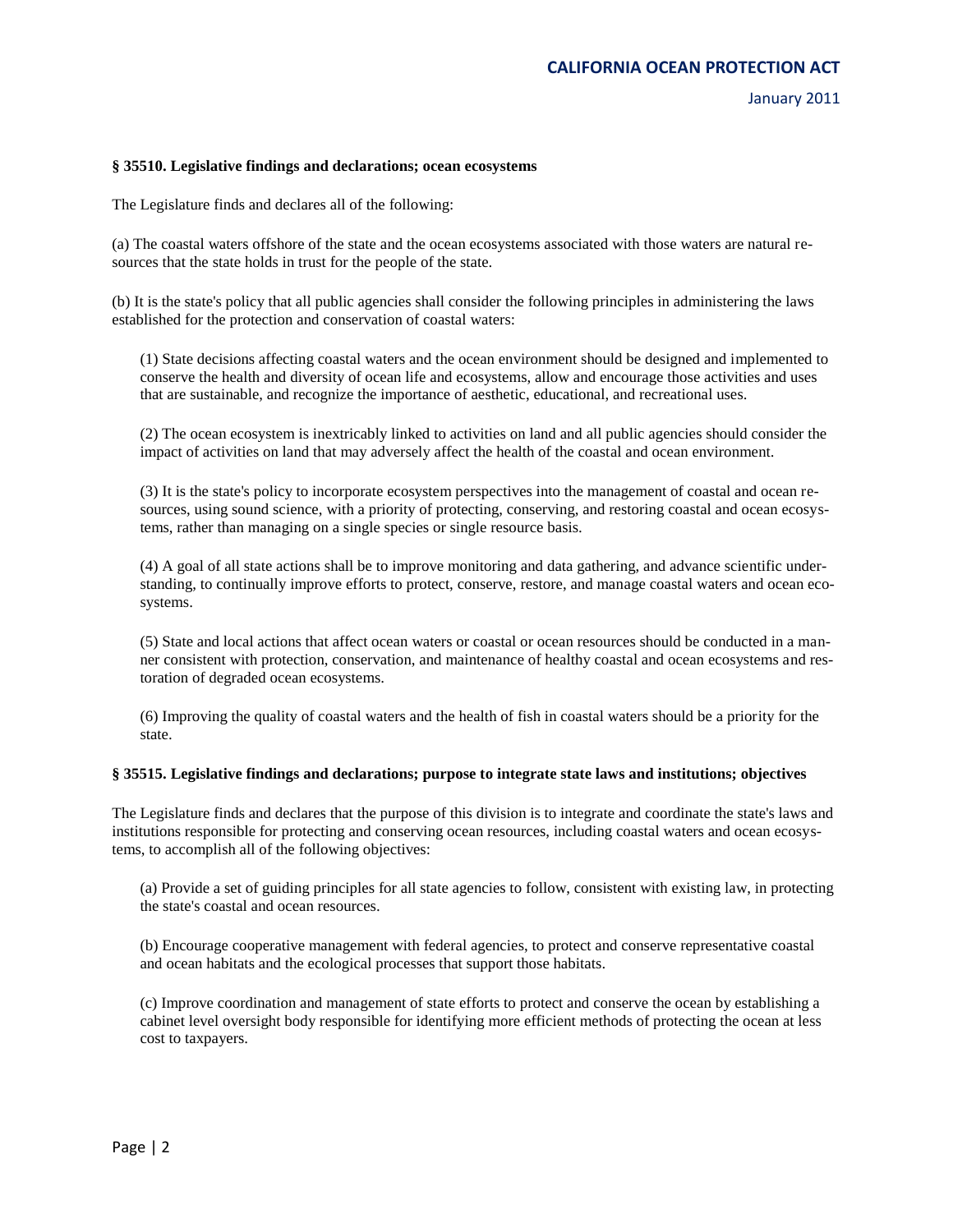January 2011

(d) Use California's private and charitable resources more effectively in developing ocean protection and conservation strategies.

(e) Provide for public access to the ocean and ocean resources, including to marine protected areas, for recreational use, and aesthetic, educational, and scientific purposes, consistent with the sustainable long-term conservation of those resources.

(f) Identify scientific research and planning that is useful for the protection and conservation of coastal waters and ocean ecosystems, and coordinate and assist state agencies in addressing those needs.

#### **§ 35550. Governing terms**

Unless the context requires otherwise, the following definitions govern this division:

(a) "Council" means the Ocean Protection Council established pursuant to Section 35600.

(b) "Fund" means the California Ocean Protection Trust Fund established pursuant to Section 35650.

(c) "Internationally accepted standards for sustainable seafood" means standards that meet all of the following criteria:

(1) Meet or exceed the Guidelines for the Ecolabeling of Fish and Fishery Products from Marine Capture Fisheries promulgated by the Food and Agriculture Organization of the United Nations (FAO).

(2) Conform to all of the following principles:

(A) A fishery must be conducted in a manner that does not lead to overfishing or depletion of the exploited populations and, for those populations that are depleted, the fishery must be conducted in a manner that demonstrably leads to their recovery.

(B) Fishing operations should allow for the maintenance of the structure, productivity, function, and diversity of the ecosystem, including habitat and associated dependent and ecologically related species on which the fishery depends.

(C) The fishery is subject to an effective management system that respects local, national, and international laws and standards and incorporates institutional and operational frameworks that require use of the resource to be responsible and sustainable.

(d) "Public agency" means a city, county, city and county, district, or the state or any agency or department of the state.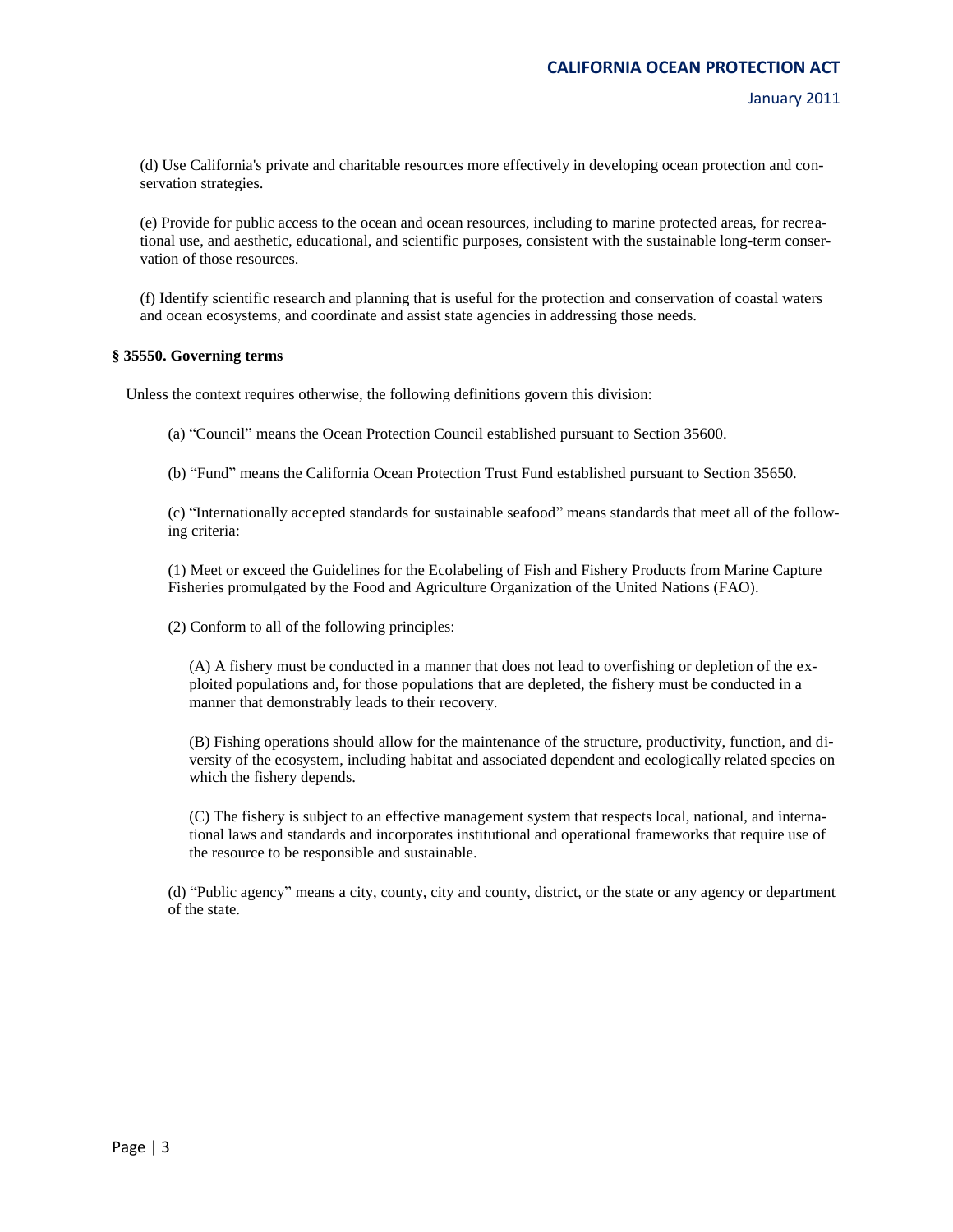(e) "Sustainable" and "sustainability" mean both of the following:

(1) Continuous replacement of resources, taking into account fluctuations in abundance and environmental variability.

(2) Securing the fullest possible range of present and long-term economic, social, and ecological benefits, while maintaining biological diversity.

#### **§ 35600. Establishment; membership; public members; compensation and reimbursements**

(a) The Ocean Protection Council is established in state government. The council consists of the Secretary of the Resources Agency, the Secretary for Environmental Protection, the Chair of the State Lands Commission, and two members of the public appointed by the Governor.

(b) The two public members shall each serve a term of four years, and may each be reappointed to one additional term. The public members of the board shall be appointed on the basis of their educational and professional qualifications and their general knowledge of, interest in, and experience in the protection and conservation of coastal waters and ocean ecosystems. One of the public members shall have a scientific professional background and experience in coastal and ocean ecosystems.

(c) Except as provided in this section, members of the council shall serve without compensation. A member shall be reimbursed for actual and necessary expenses incurred in the performance of his or her duties, and in addition shall be compensated at one hundred dollars (\$100) for each day during which the member is engaged in the performance of official duties of the council. Payment for actual and necessary expenses shall be paid only to the extent that those expenses are not provided or payable by another public agency. The total number of days for which a member shall be compensated may not exceed 25 days in any one fiscal year.

#### **§ 35605. Chair of council**

At the council's first meeting in a calendar year, the council shall elect a chair from among its voting members.

#### **§ 35610. Nonvoting, ex officio members; appointment**

One Member of the Senate, appointed by the Senate Committee on Rules, and one Member of the Assembly, appointed by the Speaker of the Assembly, shall meet with the council as nonvoting, ex officio members.

#### **§ 35612. Open meetings; public forums**

(a) The council's meetings shall be open to the public.

(b) The council may sponsor conferences, symposia, and other public forums, to seek a broad range of public advice when establishing priorities for ocean resource protection, enhancement, and restoration.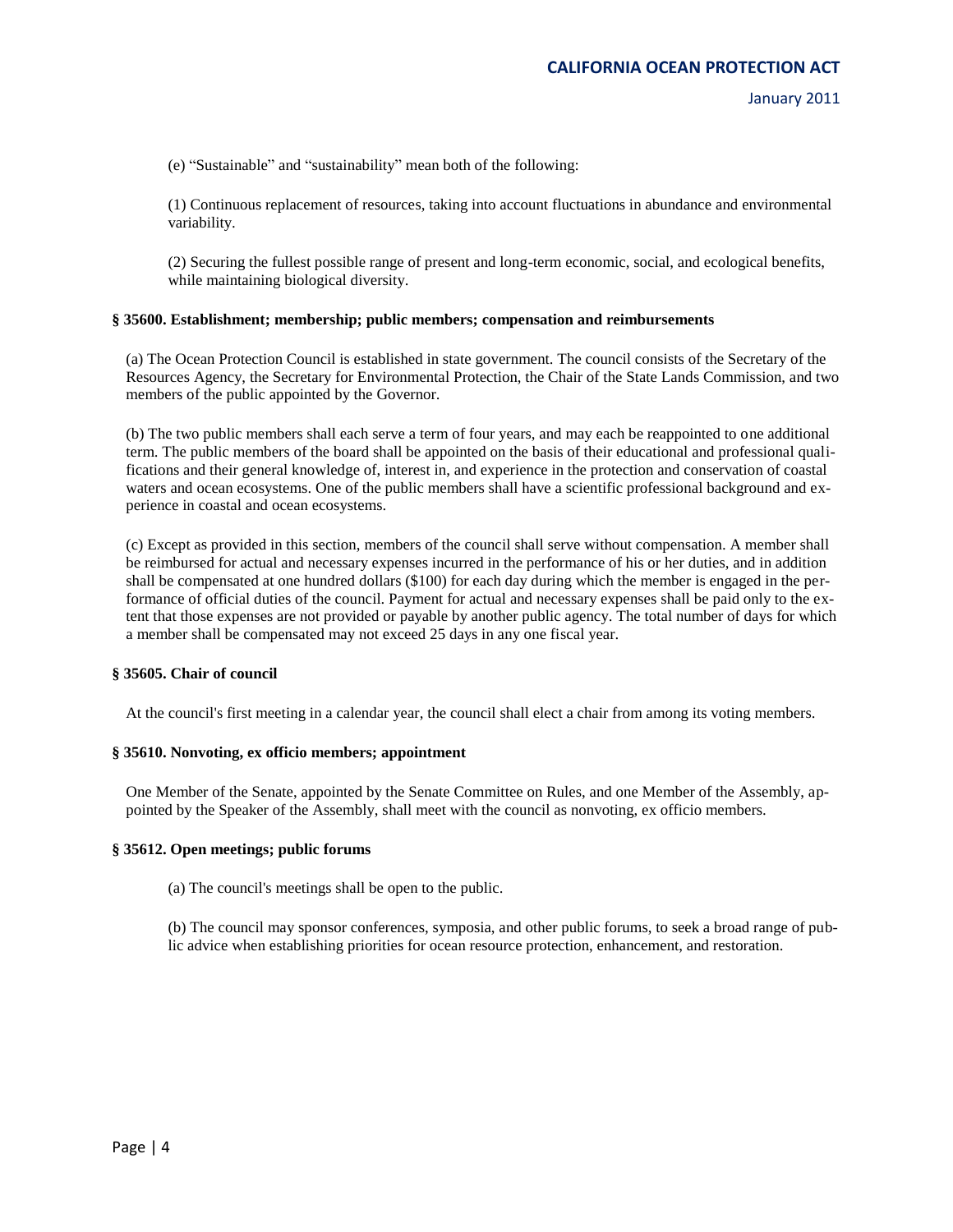#### **§ 35615. Duties and activities of council**

The council shall do all of the following:

(a)(1) Coordinate activities of state agencies that are related to the protection and conservation of coastal waters and ocean ecosystems to improve the effectiveness of state efforts to protect ocean resources within existing fiscal limitations, consistent with Sections 35510 and 35515.

(2) Establish policies to coordinate the collection, evaluation, and sharing of scientific data related to coastal and ocean resources among agencies.

(3)(A) Establish a science advisory team of distinguished scientists to assist the council in meeting the purposes of this division. At the request of the council, the science advisory team may convene to identify, develop, and prioritize subjects and questions for research or investigation, and review and evaluate results of research or investigations to provide information for the council's activities.

(B) The science advisory team shall include scientists from a range of disciplines that are a part of the council's purview.

( contract with the state.

(4) Contract with the California Ocean Science Trust and other nonprofit organizations, ocean science institutes, academic institutions, or others that have experience in conducting the scientific and educational tasks that are required by the council.

(5) Transmit the results of research and investigations to state agencies to provide information for policy decisions.

(6) Identify and recommend to the Legislature changes in law needed to achieve the goals of this section.

(b)(1) Identify changes in federal law and policy necessary to achieve the goals of this division and to improve protection, conservation, and restoration of ocean ecosystems in federal and state waters off the state's coast.

(2) Recommend to the Governor and the Legislature actions the state should take to encourage those changes in federal law and policy.

## **§ 35617. Voluntary sustainable seafood promotion program; development and implementation; components; accepted sustainability standards**

(a) The Ocean Protection Council shall develop and implement a voluntary sustainable seafood promotion program for the state.

(b) The program shall consist of all of the following:

(1) A protocol to guide entities on how to be independently certified to internationally accepted standards for sustainable seafood. The protocol must be developed in a transparent process and adopted by the council in a public meeting. The council shall identify in a public document that the provisions of subdivision (c) of Section 35550 have been met.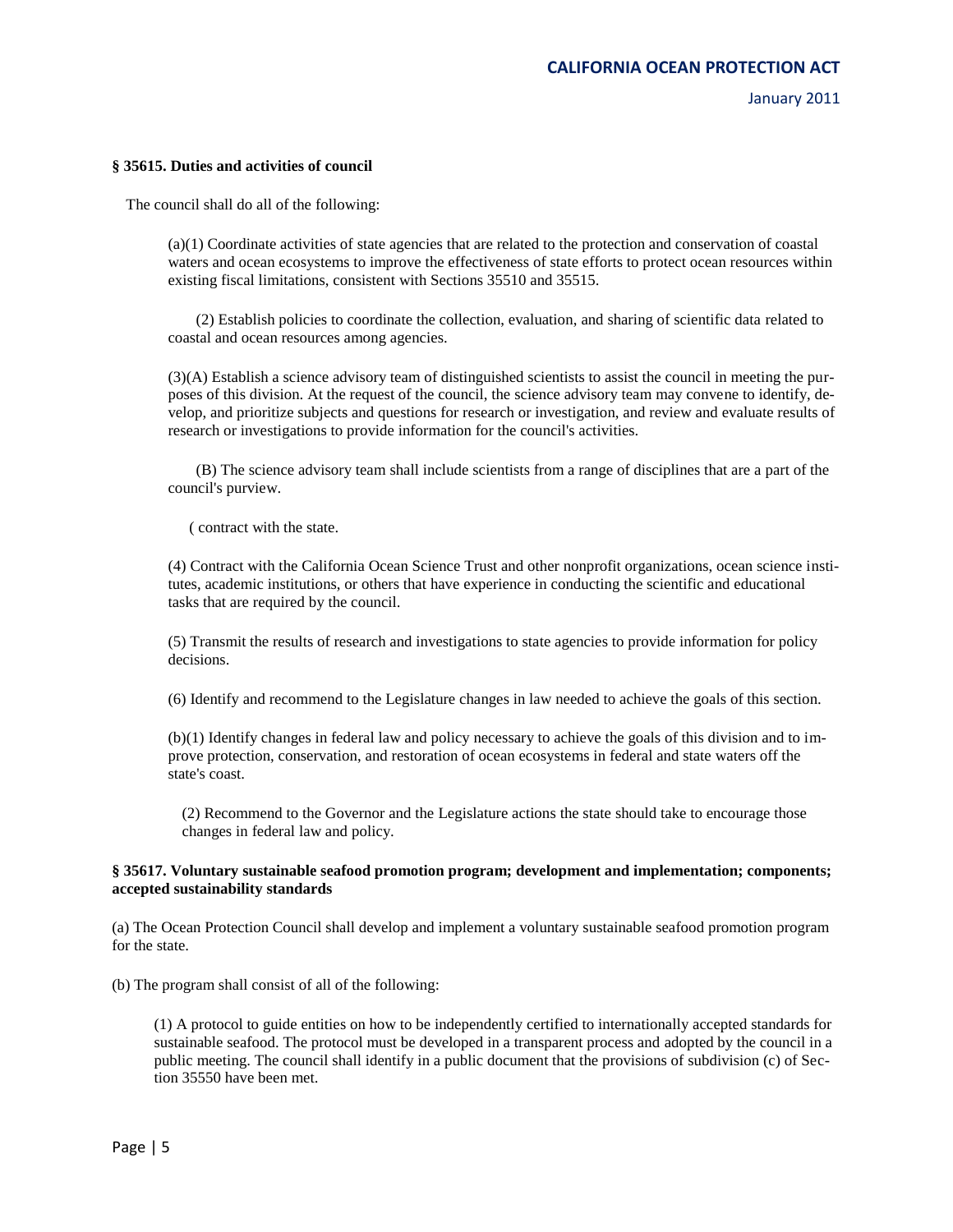January 2011

(2)(A) A marketing assistance program for seafood caught in California that is independently certified to internationally accepted standards for sustainable seafood. The council shall consult with the Department of Food and Agriculture in implementing this paragraph.

(B) Consistent with subparagraph (A), the marketing assistance program shall consist of competitive grants and loans for discrete and limited activities to benefit participants in the fishing industry in California.

(3) A competitive grant and loan program, only in years in which funds are appropriated by the Legislature to the California Ocean Protection Trust Fund, for eligible entities, including, but not limited to, fishery groups and associations, for the purpose of assisting California fisheries in qualifying for certification to internationally accepted standards for sustainable seafood. This program may be implemented in coordination with other state and private programs to maximize its effectiveness.

(4) The design of a label or labels that may be used exclusively to identify seafood caught in California that is certified to internationally accepted standards as sustainable seafood.

(c) Seafood produced through aquaculture or fish farming shall not be certified as sustainable under this division until nationally or internationally accepted sustainability standards have been developed and implemented.

#### **§ 35620. Sharing of scientific and geospatial information between various agencies; enumerated council actions; mandated cooperation with council**

(a) Consistent with this chapter, and subject to the availability of funding, the council shall support state agencies' use and sharing of scientific and geospatial information for coastal- and ocean-relevant decisionmaking, including marine spatial planning, by taking all of the following actions:

(1) Assess the needs of California's public agencies with respect to their abilities to gather, manage, use, and share information and decision-support tools relevant to ecosystem-based management in the coastal and ocean environment.

(2) Subject to a determination of need in paragraph (1) and in consultation with the relevant coastal or ocean management agency, increase the amount of baseline scientific and geospatial information that is available to public agencies in a publicly accessible, electronic, and geospatial format with respect to the following aspects of coastal and ocean ecosystems:

(A) Ecosystem health, structure, functioning, productivity, resilience, and vulnerability to threats.

(B) The effects of climate change.

(C) The cumulative effects of human-caused and natural sources of stress.

(D) Existing and predicted patterns of human activities, including activities that present conflicting or compatible demands on coastal and ocean ecosystems or those that require the use of a precautionary approach.

(E) Social, economic, and cultural values, including the value of coastal and ocean ecosystems for providing ecosystem services.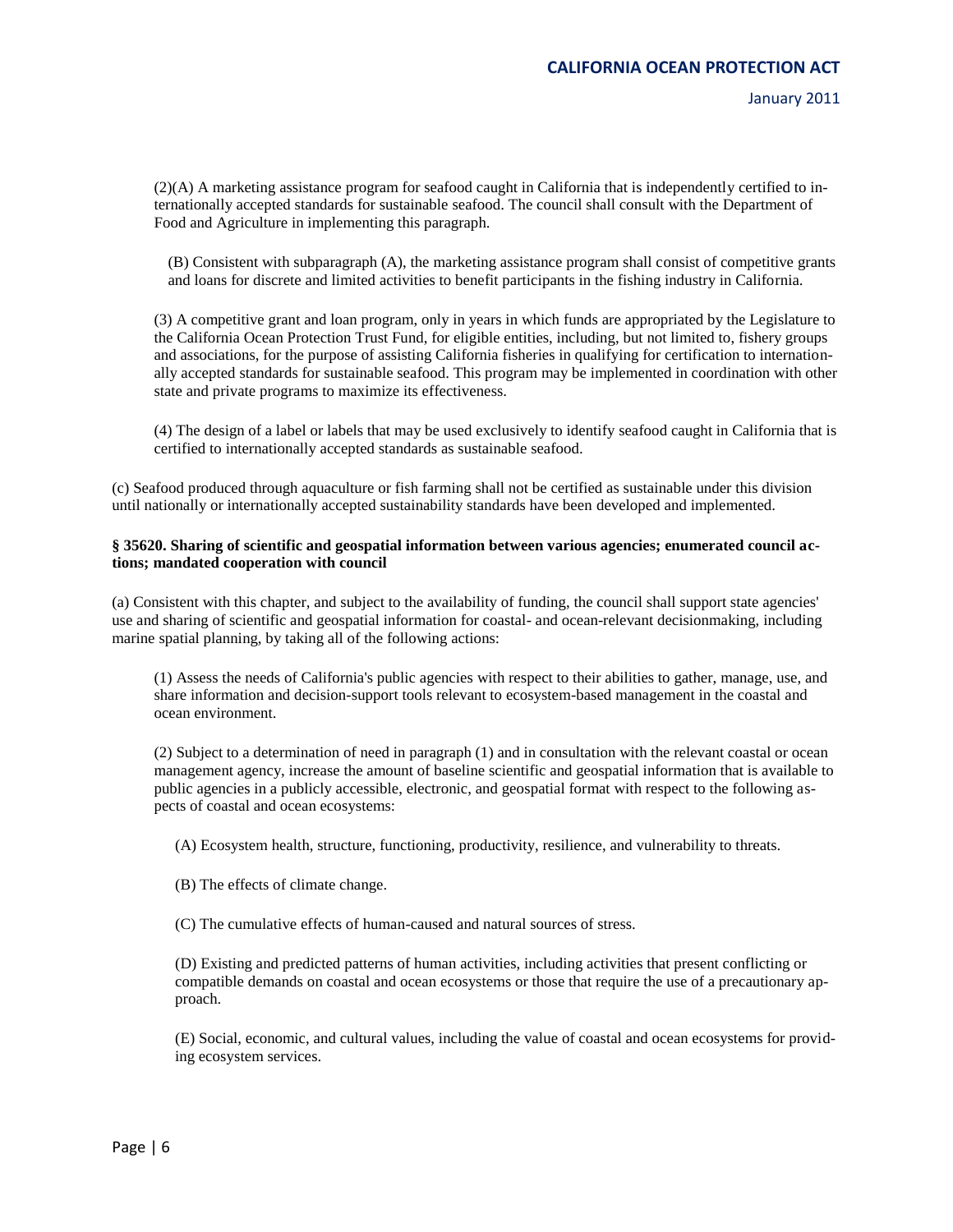(F) Distinguishing ecological characteristics, including habitat heterogeneity, species abundance, and biodiversity.

(G) Other physical, biological, economic, social, and cultural information that the council determines is relevant to marine spatial planning.

(3) Support public agencies' collaborative management and use of scientific and geospatial information relevant to ecosystem-based management.

(4) Help identify decision-support tools relevant to ecosystem-based management, and, where appropriate, support the adaptation of those tools or the creation of new tools to serve the state's needs.

(b) Subject to available funding, and consistent with their individual mandates, each agency, board, department, or commission of the state with ocean or coastal management interests or regulatory authority shall cooperate with the council to achieve all of the goals described in subdivision (a).

## **§ 35621. Powers granted to the council to coordinate activites associated with sharing of scientific and geospatial data to protect ocean resources**

Consistent with the council's authority and responsibility under this chapter to coordinate activities of state agencies with ocean or coastal management interests or regulatory authority, to improve the effectiveness of state efforts to protect ocean resources, and to establish policies to coordinate the collection and sharing of scientific data related to coastal and ocean resources among agencies, the council may award grants, enter into interagency agreements, and provide assistance to public agencies and nonprofit organizations to support this effort, including grants to improve geospatial data collection, interagency data sharing and collaboration, and tools for visualizing and analyzing these data. In allocating grants and assistance, the council shall give preference to public agencies that are meeting the goals described in Section 35620.

## **§ 35625. Secretary; administration and staffing; appropriations**

(a) Under the direction of the Secretary of the Resources Agency, the executive officer of the State Coastal Conservancy shall act as secretary to the council, administer its affairs, and provide the staff services that the council needs to carry out this division, including, but not limited to, both of the following:

(1) Administering grants and expenditures authorized by the council from the fund or other sources, including, but not limited to, block grants from other state boards, commissions, or departments.

(2) Arranging meetings, agendas, and other administrative functions in support of the council.

(b) The Legislature may make appropriations to be used for the purposes of this division directly to the State Coastal Conservancy, for expenditures authorized by the council. If an expenditure has been approved by the council for the purposes of this division, approval of the State Coastal Conservancy is not required, except in the case of block grants provided by the council to be administered by the State Coastal Conservancy.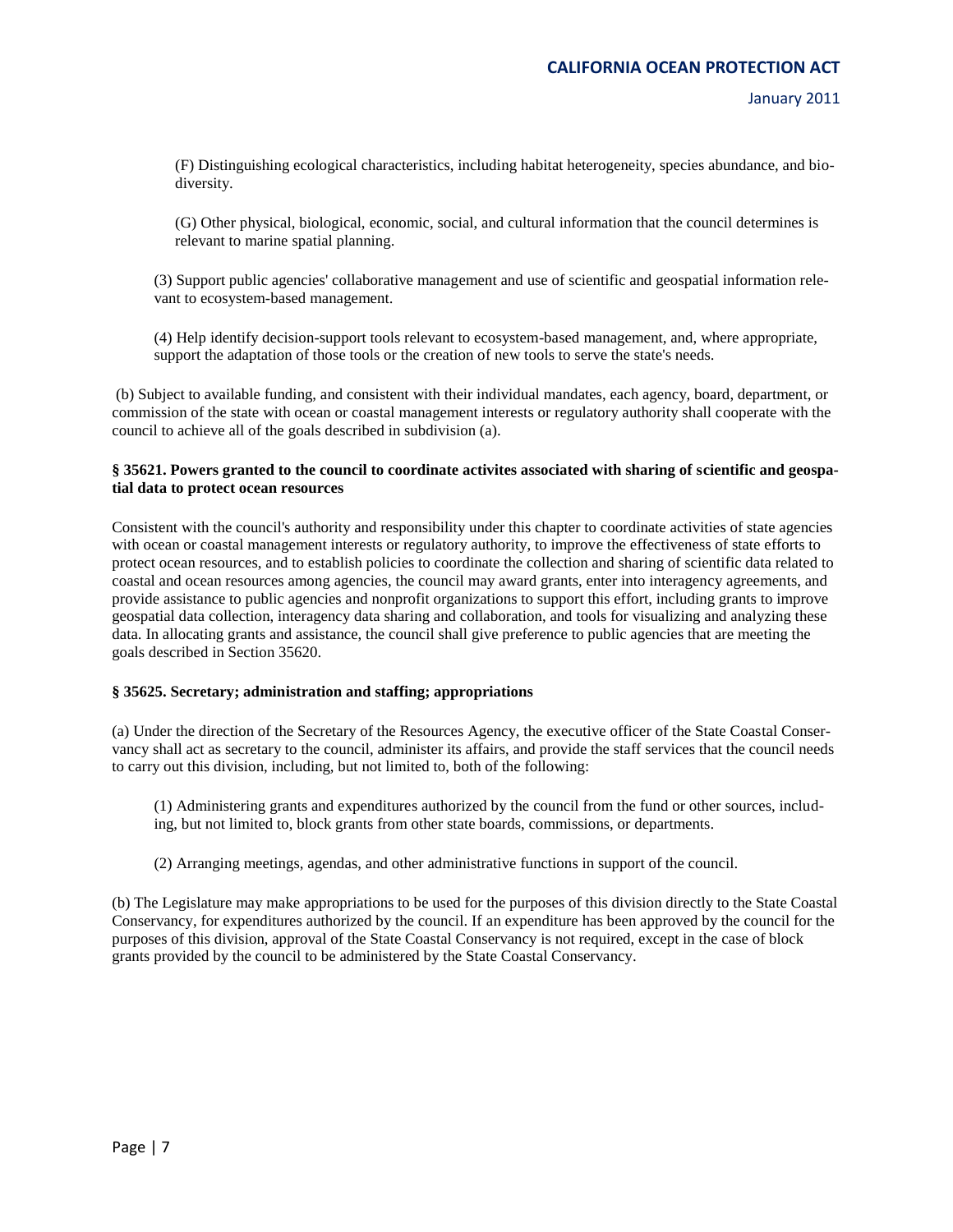#### **§ 35650. Establishment; permitted expenditures; grants or loans**

(a) The California Ocean Protection Trust Fund is established in the State Treasury.

(b) Moneys deposited in the fund may be expended, upon appropriation by the Legislature, for both of the following:

(1) Projects and activities authorized by the council consistent with Chapter 3 (commencing with Section 35600).

(2) Upon authorization by the council, for grants or loans to public agencies, nonprofit corporations, or private entities for, or direct expenditures on, projects or activities that do one or more of the following:

(A) Eliminate or reduce threats to coastal and ocean ecosystems, habitats, and species.

(B) Improve the management of fisheries through grants or loans for the development and implementation of fishery management plans pursuant to Part 1.7 (commencing with Section 7050) of Division 6 of the Fish and Game Code, a part of the Marine Life Management Act of 1998, that promote long-term stewardship and collaboration with fishery participants to develop strategies that increase environmental and economic sustainability. Eligible projects and activities include, but are not limited to, innovative communitybased or cooperative management and allocation strategies that create incentives for ecosystem improvement. Eligible expenditures include, but are not limited to, costs related to activities identified in subdivisions (a), (b), and (d) of Section 7075 of the Fish and Game Code, fishery research, monitoring, data collection and analysis to support adaptive management, and other costs related to the development and implementation of a fishery management plan developed pursuant to this subparagraph.

(C) Foster sustainable fisheries, including grants or loans for one or more of the following:

(i) Projects that encourage the development and use of more selective fishing gear.

(ii) The design of community-based or cooperative management mechanisms that promote longterm stewardship and collaboration with fishery participants to develop strategies that increase environmental and economic sustainability.

(iii) Collaborative research and demonstration projects between fishery participants, scientists, and other interested parties.

(iv) Promotion of value-added wild fisheries to offset economic losses attributable to reduced fishing opportunities.

(v) The creation of revolving loan programs for the purpose of implementing sustainable fishery projects.

(D) Improve coastal water quality.

(E) Allow for increased public access to, and enjoyment of, ocean and coastal resources, consistent with sustainable, long-term protection and conservation of those resources.

(F) Improve management, conservation, and protection of coastal waters and ocean ecosystems.